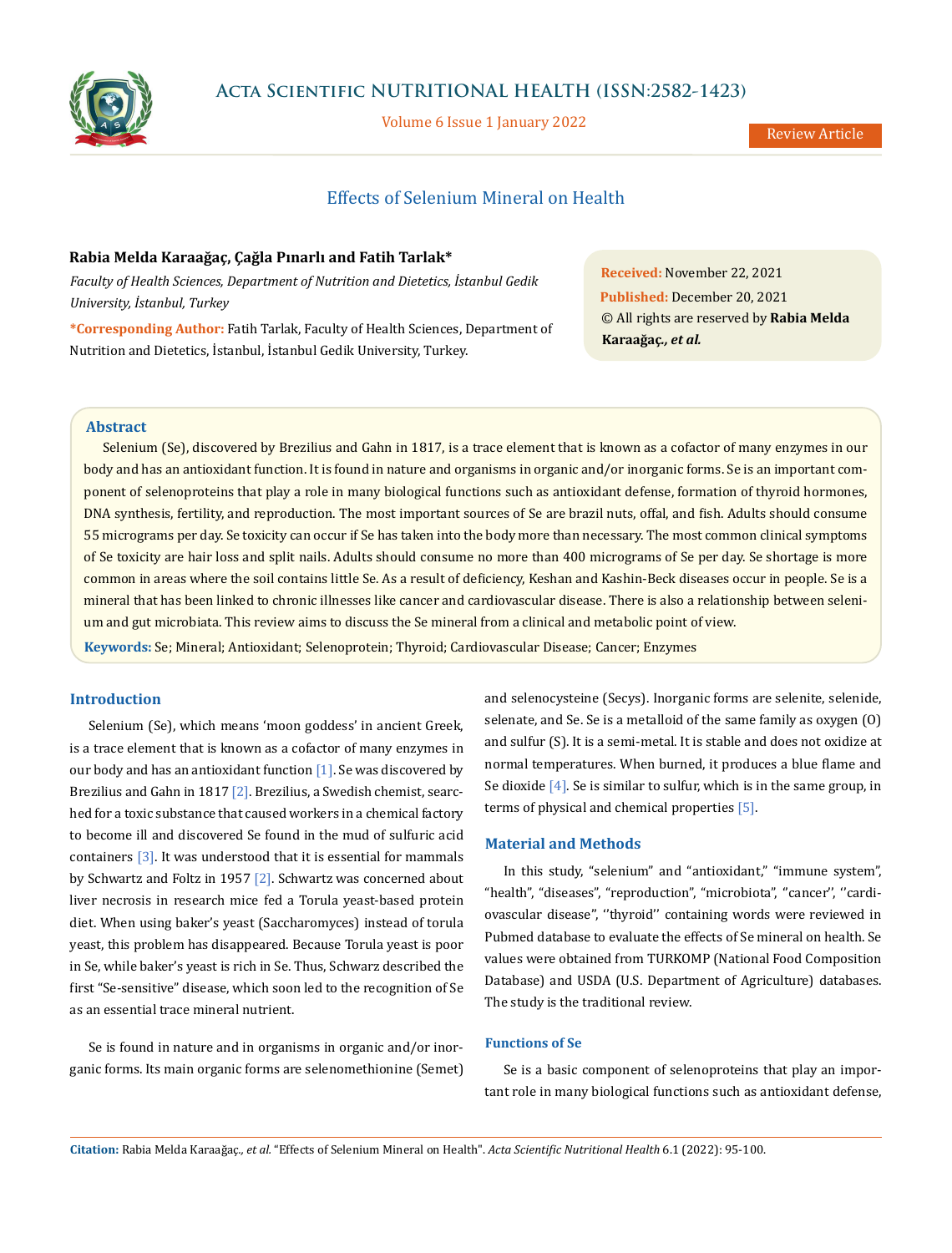formation of thyroid hormones, DNA synthesis, fertility, and reproduction [6].

#### **Antioxidant function**

The most important role of Se is its antioxidant effect [7]. The antioxidant enzyme 'glutathione peroxidase' requires Se to function properly  $[8]$ . Glutathione peroxidases belong to a family of antioxidant enzymes. Their main function in the body is to neutralize hydrogen peroxide and organic hydroperoxides in the intracellular and extracellular parts  $[9]$ . Thus, it prevents oxidative stress from damaging the cell and cell membrane. For this task, Se plays a role together with vitamin  $E[8]$ .

#### **Thyroid function**

Iodothyronine deiodinase, a selenoprotein, is responsible for activating thyroid hormones [7]. Iodothyronine deiodinase produces and regulates the active form, T3, from T4 [10].

### **Immune function**

Se is found in excess in the spleen, liver, and lymph nodes. Se has been shown to stimulate cytotoxic T and NK cells as well as antibody formation and the activity of helper T cells. It also plays a role in stimulating phagocytic cell migration and phagocytosis [11,12]. In addition, regard to Se, Se, and some metabolites of selenoproteins such as GPX1 and TR1 has been shown to be involved in immune and inflammatory responses, but the mechanisms by which the beneficial effect is not yet fully understood.

### **DNA synthesis function**

Thioredoxin reductase (selenoprotein) has role in nucleotide reduction in DNA synthesis, antioxidant system regeneration, and maintaining the intracellular redox state, which is necessary for cell viability and proliferation. It regulates gene expression as well as the redox control of transcription factor binding to DNA [13].

### **Reproductive function**

Se plays an important role in fertility, embryonic implantation, placental retention, testosterone and sperm synthesis, and sperm motility  $[4]$ . Se is an essential element that plays a role in normal gonadal development, gametogenesis and fertilization. Molecular studies show that gonads actively uptake and store Se, and many of these are incorporated into glutathione peroxidase enzymes [14].

#### **Se sources**

According to TURKOMP and USDA data, Se ratios of some foods are shown in Table 1 and Table 2 [15,16].

| Food                                     | <b>Average Se (mcg)</b> |
|------------------------------------------|-------------------------|
| Edible offal, veal kidney                | 155.3                   |
| Lentils, green, dry                      | 102.0                   |
| Eggs, quail, whole                       | 54.9                    |
| Edible offal, veal liver                 | 53.3                    |
| Egg, chicken, yellow                     | 53.0                    |
| Mussels, Mediterranean, black<br>mussels | 48.9                    |
| Sardines, canned, in sunflower oil       | 47.5                    |
| Anchovy, canned, in sunflower oil        | 46.6                    |
| Tuna, canned, in sunflower oil           | 43.9                    |
| Sesame seeds, dry                        | 40.8                    |

**Table 1:** Se Ratios in 100 grams of Some Foods According to TURKOMP.

| Food                                          | <b>Micrograms</b><br>(mcg) per<br>serving | <b>Percent</b><br>DV (daily<br>value) |
|-----------------------------------------------|-------------------------------------------|---------------------------------------|
| Brazil nuts, 1 ounce, 6-8 pieces              | 544                                       | 989                                   |
| Yellowfin tuna, cooked, dry<br>heat, 3 ounces | 92                                        | 167                                   |
| Flounder, cooked, dry heat, 3<br>ounces       | 47                                        | 85                                    |
| Sardines, canned in oil, 3<br>ounces          | 45                                        | 82                                    |
| Ham, roasted, 3 ounces                        | 42                                        | 76                                    |
| Shrimp, roasted, 3 ounces                     | 40                                        | 73                                    |
| Pasta, enriched, cooked, 1 cup                | 37                                        | 67                                    |
| Beef steak, roasted, 3 ounces                 | 33                                        | 60                                    |
| Turkey, boneless, roasted, 3<br>ounces        | 31                                        | 56                                    |
| Beef liver, fried, 3 ounces                   | 28                                        | 51                                    |

**Table 2:** Se Rates of Some Foods According to USDA.

### **Se requirement**

The Recommended Daily Allowance (RDA) of Se is indicated in Table 3 [17].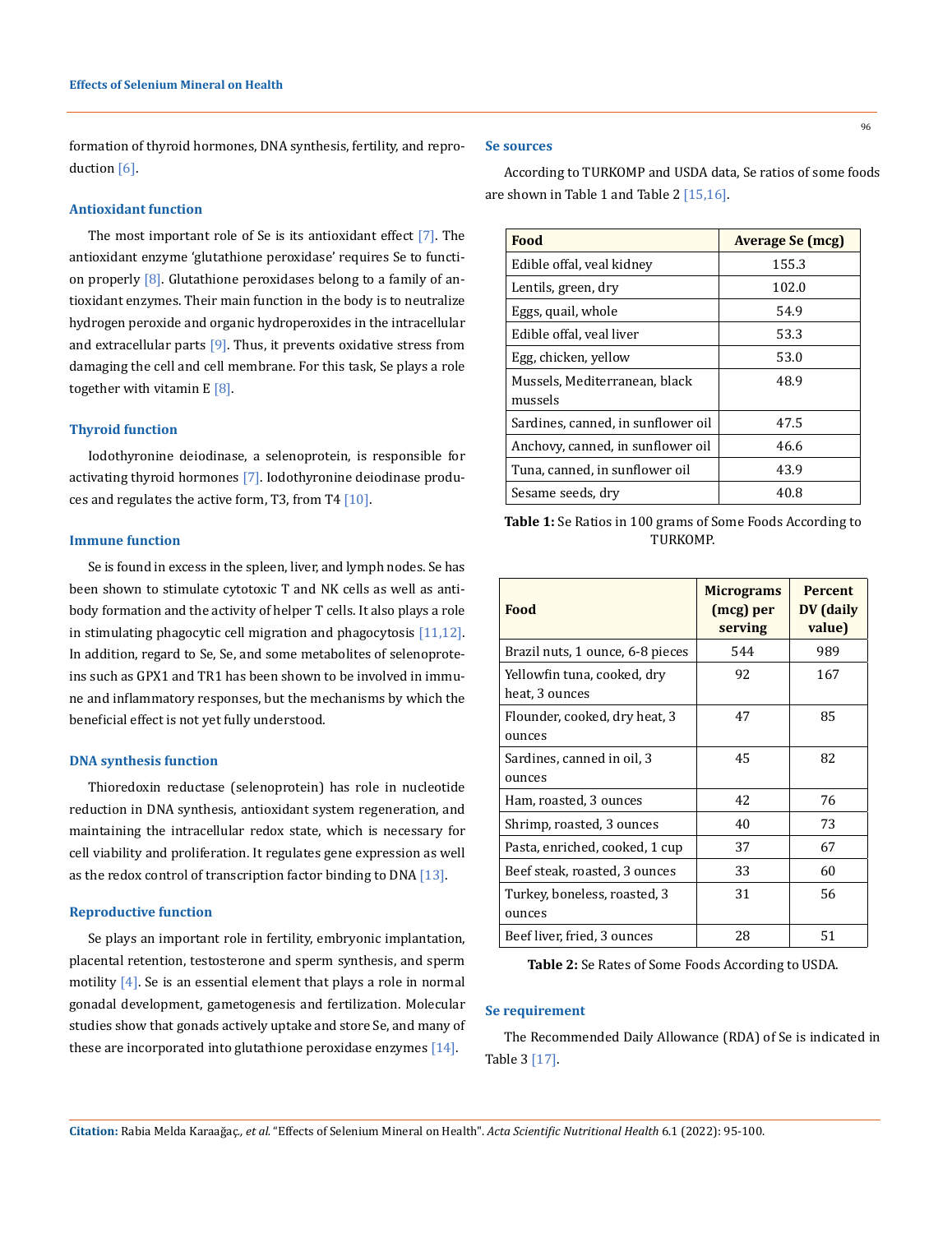| Age            | <b>Male</b>        | <b>Female</b>      | <b>Pregnancy</b> | <b>Lactation</b> |
|----------------|--------------------|--------------------|------------------|------------------|
| $0 - 6$ months | $15 \text{ mcg}^*$ | $15 \text{ mcg}^*$ |                  |                  |
| 7 - 12 months  | $20 \text{ mcg}^*$ | $20 \text{ mcg}^*$ |                  |                  |
| $1 - 3$ years  | $20 \text{ mcg}$   | $20 \text{ mg}$    |                  |                  |
| 4 - 8 years    | $30 \text{ mcg}$   | $30 \text{ mg}$    |                  |                  |
| 9 -13 years    | $40 \text{ mg}$    | $40 \text{ mg}$    |                  |                  |
| 14 - 18 years  | $55 \text{ mcg}$   | $55 \text{ mcg}$   | $60 \text{ mcg}$ | $70 \text{ mg}$  |
| 19 - 50 years  | $55 \text{ mcg}$   | 55 mcg             | $60 \text{ mcg}$ | 70 mcg           |
| $51 + years$   | $55 \text{ mcg}$   | $55$ mcg           |                  |                  |

**Table 3:** Recommended Daily Allowance (RDA) of Se. \*Adequate Intake (AI).

#### **Se toxicity**

Although Se toxicity is much less common than Se deficiency, it can affect individuals through overdose, accidental or deliberate (suicidal) ingestion of very high doses, or ingestion of high levels with food  $[18]$ . For adults, the tolerated upper intake level (UL) is 400 g (5.1 mol) per day [17].

The most common clinical manifestations of chronically high Se intake or selenosis are hair loss and brittle nails. Skin and nervous system lesions, nausea, diarrhea, skin rashes, discolored teeth, weariness, irritability, and nervous system abnormalities are some of the other symptoms [17].

# **Se deficiency**

Se enters the food chain from plants through the soil. Therefore, significant Se deficiency has been detected in volcanic regions of the world due to soils with low Se content [19].

Se deficiency has been recorded in chronic patients who have been receiving total parenteral nutrition (TPN) for an extended period time without Se supplementation. In these patients, muscle weakness, atrophy, and cardiomyopathy (inflammation and damage to the heart muscle) have been seen. Today, TPN solutions are routinely supplemented with Se [20].

Se insufficiency causes Keshan disease, a deadly cardiomyopathy that initially appeared in young women and children in a Se-deficient region of China. The abrupt development of heart failure characterizes the acute stage of the disease. The chronic variant causes mild to severe heart enlargement, as well as variable degrees of heart failure [21]. Kashin-Beck disease, another condition cau97

sed by Se deficiency, is characterized by shortening of the fingers and toes and changes resembling rheumatoid arthritis [22].

# **Relationship of Se to diseases**

# **Se and cancer**

Due to its effects on DNA repair, apoptosis, the endocrine and immunological systems, and other mechanisms, including antioxidant capabilities, Se may have a role in cancer prevention [23].

Se appears to have an inverse connection with the risk of colorectal, prostate, lung, bladder, cutaneous, esophageal, and stomach cancers, according to epidemiological studies [24]. In a Cochrane review of Se and cancer prevention studies, males with the highest Se intake had a 31% lower cancer risk, a 45% lower cancer mortality risk, a 33% lower risk of bladder cancer, and a 22% lower risk of prostate cancer than those with the lowest Se consumption [24].

#### **Se and cardiovascular diseases**

Selenoproteins help prevent oxidative modification of lipids, reduce inflammation and prevent platelet aggregation [10].

Epidemiological studies on Se's effect in cardiovascular disease has yielded mixed results. In certain observational studies, blood Se concentrations were found to be inversely related to the risk of hypertension or coronary heart disease. People with low Se concentrations had a greater risk of coronary heart disease, according to a meta-analysis of 25 observational studies [25]. However, some observational studies have revealed no statistically significant associations between Se levels and the risk of heart disease or cardiac mortality, or that greater Se levels are linked to an increased risk of cardiovascular disease [26,27].

## **Se and thyroid**

The thyroid gland contains a higher concentration of Se than other organs in the body, and Se, like iodine, plays a crucial role in thyroid hormone synthesis and metabolism. A strong inverse connection was identified between serum Se levels and thyroid volume in women in a cross-sectional research conducted in Denmark in 805 people with mild iodine insufficiency [28].

### **Se-drug interaction**

Inorganic chemotherapeutic agent cisplatin is used to treat malignancies of the ovary, bladder, lung, and other organs. Cisplatin may lower Se levels in hair and serum, although it's unclear if this has a clinically meaningful effect [29].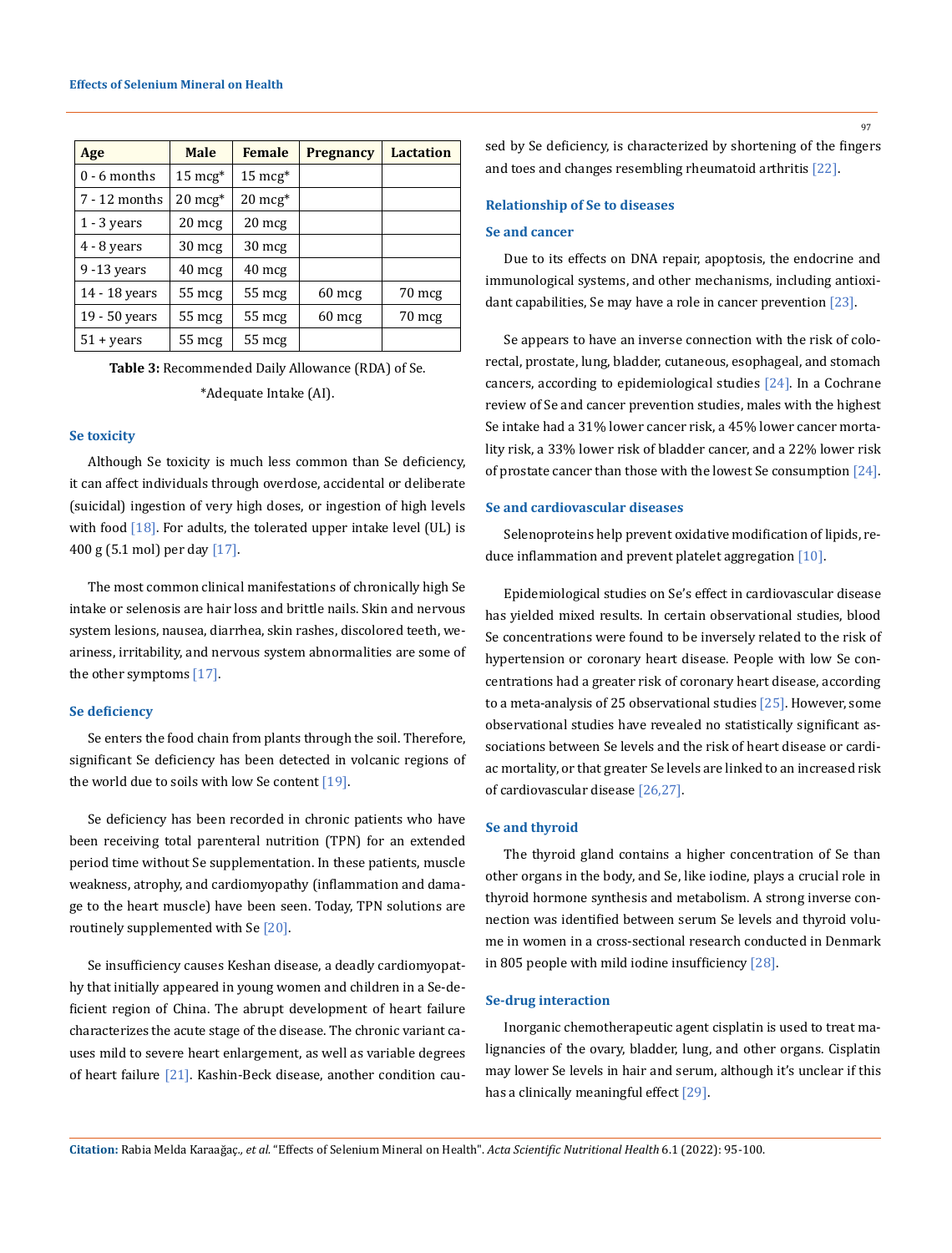#### **Se and gut microbiota**

The human digestive system contains about 100 trillion microorganisms. Various microorganisms (bacteria, viruses, fungi, and protozoa) live in the digestive tract. This ecosystem is called the microbiota (30). Bacterial cells have an uneven distribution throughout the gastrointestinal tract, with more than 50 species of bacterial phyla. In almost all individuals, only Bacteroidetes and Firmicutes are preserved [31].

Human microbial colonization occurs at birth. Initially, the microbiota is similar to the mother's vaginal microbiota. Intestinal colonization during birth and breastfeeding is believed to be essential to define the composition of the gut microbiota in adulthood. Determination of microbiota composition is also affected by various external and internal factors related to the host [32].

The microbiome is a structure that can encode more than three million genes. It has various functions, especially the production of some vitamins and bioactive compounds, the synthesis of some amino acids, and the metabolism of indigestible carbohydrates. At the same time, neural, hormonal, and immunological signaling takes place along the gut-brain axis. While the gut microbiota is responsible for the absorption of nutrients, it acts as an epithelial barrier for pathogens [30]. In this sense, problems in the intestinal ecosystem or its two-way interaction with the brain are associated with the risk of many diseases. In this context, strategies have been developed to manipulate the microbiome to prevent and/or reverse unhealthy conditions [33].

Recently, studies have been carried out on anaerobic classes of Deltaproteobacteria and Clostridia, which are organisms rich in selenoproteins. Especially Syntrophobacter fumarroxidans comes to the fore at this point [34].

Traces of Se and related key genes have been evaluated in more than 2,300 bacterial and archaeal genomes. A phylogenetic and genomic mosaic pattern has been described among organisms that use Se in different ways. This profile suggests novel genes whose encoded proteins are involved in Se metabolism and homeostasis in prokaryotes [35].

Evolutionary trends in the use of Se and selenoproteins show more than five hundred bacterial genomes. Most of the Se comes from the host. More than half of bacteria do not use Se. This su98

ggests that the ability to use Se is lost over time. Environmental factors and Se utilization have been investigated, showing that anaerobic conditions can significantly support the use of the Se-cofactor property and lead to the evolution of new selenoprotein genes [36]. Thus, since the oxygen level in the colon, where Se absorption is highest, is low and the optimum temperature varies between 25°C and 30°C, the human gut is thought to be a suitable ecosystem for the use of Se by prokaryotes [37].

According to another research, dietary Se affects the composition of the intestinal microflora and colonization of the gastrointestinal tract. This affects the individual's Se status and selenoproteome expression [38].

### **Conclusion and Recommendations**

Se is a very important trace element known as a cofactor of many enzymes in our body and has an antioxidant function. Adults should consume 55 micrograms per day. The most important sources are brazil nuts, offal and fish. Se toxicity and deficiency are both very dangerous for individuals and have alarming clinical consequences. Deficiency is more common in regions with insufficient soils in terms of Se. As a result, people must consume enough Se in their regular diet. There is also a relationship between gut microbiota and Se levels. Adequate Se levels positively affect the microbiota. More studies are needed to clearly define the relationship between Se and gut microbiota.

# **Conflict of Interest**

There is no conflict of interest between the authors.

# **Bibliography**

- 1. Şimşir IY and Özgen AG. "Tiroid ve selenyum". *Turkish Journal of Emergency Medicine* 14 (2010): 76-79.
- 2. Orak E., *et al.* ["Selenyum ve kalp hastalıkları ile ilişkisi".](https://jag.journalagent.com/tkd/pdfs/TKDA_28_4_230_238.pdf) *Türk [Kardiyoloji Derneği Arşivi](https://jag.journalagent.com/tkd/pdfs/TKDA_28_4_230_238.pdf)* 28 (2000): 230-238.
- 3. [Oldfield JE. "A brief history of Se research: From alkali disease](https://www.asas.org/docs/default-source/midwest/mw2020/publications/oldfieldhist.pdf?sfvrsn=b5eefff0_0)  [to prostate cancer \(from poison to prevention\)".](https://www.asas.org/docs/default-source/midwest/mw2020/publications/oldfieldhist.pdf?sfvrsn=b5eefff0_0) *Journal of Animal Science* [11.1 \(2001\): 1-4.](https://www.asas.org/docs/default-source/midwest/mw2020/publications/oldfieldhist.pdf?sfvrsn=b5eefff0_0)
- 4. Mehdi Y., *et al.* ["Se in the environment, metabolism and in](https://pubmed.ncbi.nlm.nih.gov/23486107/)volvement in body functions". *[Molecules \(Basel, Switzerland\)](https://pubmed.ncbi.nlm.nih.gov/23486107/)* [18.3 \(2013\): 3292-3311.](https://pubmed.ncbi.nlm.nih.gov/23486107/)
- 5. [Hıncal F and Ataçeri N. "Selenyum'un insan sağlığındaki rolü"](http://dergi.fabad.org.tr/pdf/volum14/Issue1/4.pdf)  *[FABAD Farm. Bil. Der](http://dergi.fabad.org.tr/pdf/volum14/Issue1/4.pdf)* 14 (1989): 23-38.

**Citation:** Rabia Melda Karaağaç*., et al.* "Effects of Selenium Mineral on Health". *Acta Scientific Nutritional Health* 6.1 (2022): 95-100.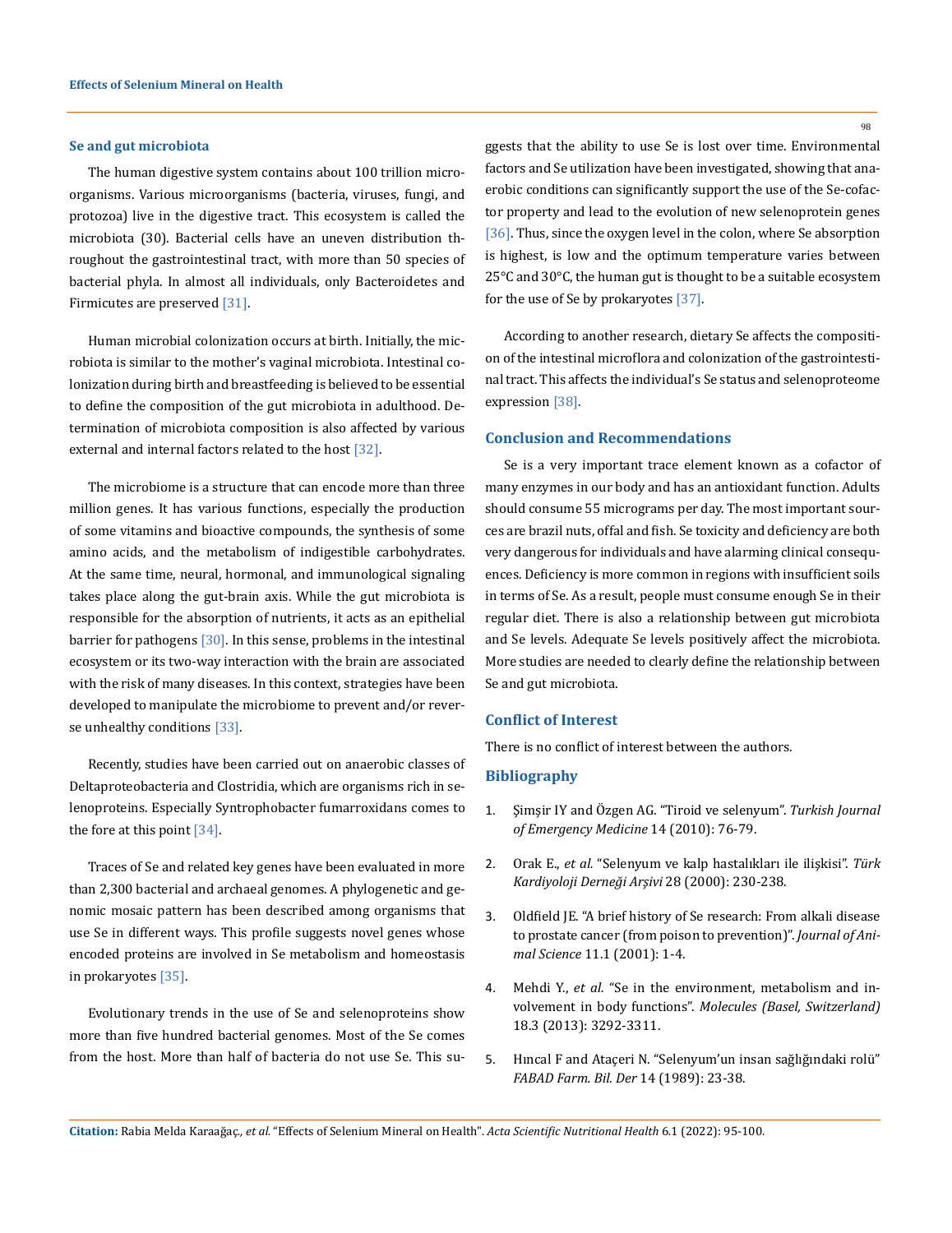- 6. [Suttle NF. "Mineral Nutrition of Livestock. 4th ed. MPG Books](http://www.ucv.ve/fileadmin/user_upload/facultad_agronomia/Producion_Animal/Minerals_in_Animal_Nutrition.pdf)  [Group: London, UK \(2010\): 565.](http://www.ucv.ve/fileadmin/user_upload/facultad_agronomia/Producion_Animal/Minerals_in_Animal_Nutrition.pdf)
- 7. [Tóth RJ, Csapó J. "The role of Se in nutrition A review". Acta](https://www.researchgate.net/publication/330124726_The_role_of_selenium_in_nutrition_-_A_review)  [Universitatis Sapientiae, Alimentaria 11.1 \(2018\): 128-144.](https://www.researchgate.net/publication/330124726_The_role_of_selenium_in_nutrition_-_A_review)
- 8. Aksoy M. "Beslenme Biyokimyası (3. Baskı)". *Ankara: Hatiboğlu Yayıncılık* (2011): 546-560.
- 9. [Brigelius-Flohe R and Maiorino M. "Glutathione peroxidases".](https://pubmed.ncbi.nlm.nih.gov/23201771/)  *[Biochimica Biophysica Acta](https://pubmed.ncbi.nlm.nih.gov/23201771/)* (2012).
- 10. [Rayman MP. "The importance of Se to human health".](https://pubmed.ncbi.nlm.nih.gov/10963212/) *The Lancet* [356.9225 \(2000\): 233-241.](https://pubmed.ncbi.nlm.nih.gov/10963212/)
- 11. [Burk RF. "Se in Biology and Human Health'. Springer-Verlag](https://link.springer.com/book/10.1007/978-1-4612-2592-8)  [New York Inc.: New York, NY, USA \(1994\): 221.](https://link.springer.com/book/10.1007/978-1-4612-2592-8)
- 12. [Finch JM and Turner RJ. "Effects of Se and vitamin e on the im](https://pubmed.ncbi.nlm.nih.gov/8685547/)[mune responses of domestic animals".](https://pubmed.ncbi.nlm.nih.gov/8685547/) *Research in Veterinary Science* [60 \(1996\): 97-106.](https://pubmed.ncbi.nlm.nih.gov/8685547/)
- 13. Allan CB., *et al.* ["Responsiveness of selenoproteins to dietary](https://pubmed.ncbi.nlm.nih.gov/10448514/)  Se". *[Annual Review of Nutrition](https://pubmed.ncbi.nlm.nih.gov/10448514/)* 19 (1999): 1-16.
- 14. Mirone M., *et al.* ["Se and reproductive function: A system](file:///E:/ANUSHA/Acta/JANAUARY/ASNH/ASNH-21-RW-331/41)atic review". *[Journal of Endocrinological](file:///E:/ANUSHA/Acta/JANAUARY/ASNH/ASNH-21-RW-331/41) Investigation* 36.10 [\(2013\): 28-36.](file:///E:/ANUSHA/Acta/JANAUARY/ASNH/ASNH-21-RW-331/41)
- 15. [http://www.turkomp.gov.tr/component\\_result-30](http://www.turkomp.gov.tr/component_result-30)
- 16. U.S. Department of Agriculture. "Agricultural Research Service". *[Food Data Central](https://fdc.nal.usda.gov/)* (2019).
- 17. [Institute of Medicine, Food and Nutrition Board. "Dietary Ref](https://www.ncbi.nlm.nih.gov/books/NBK225483/)[erence Intakes: Vitamin C, Vitamin E, Se, and Carotenoids". Na](https://www.ncbi.nlm.nih.gov/books/NBK225483/)[tional Academy Press, Washington, DC \(2010\).](https://www.ncbi.nlm.nih.gov/books/NBK225483/)
- 18. Fairweather-Tait., *et al.* "Se in human health and disease". *Antioxidants and Redox Signaling* 14.7 (2011): 1337-1383.
- 19. Reilly C. "Se in food and health". London: Blackie Academic and Professional (1996).
- 20. Cooper A., *et al.* "Nutritional management of infants and children with specific diseases and other conditions". Modern Nutrition in Health and Disease.  $11<sup>th</sup>$  ed. Baltimore: Lippincott Williams and Wilkins (2012): 988-1005.
- 21. Sunde RA Se. "Modern Nutrition in Health and Disease".  $11<sup>th</sup>$ ed. Baltimore: Lippincott Williams and Wilkins (2014): 265-276.
- 22. Sur Ü., *et al.* ["Selenyum, selenoproteinler ve hashimato tiroiditi](file:///E:/ANUSHA/Acta/JANAUARY/ASNH/ASNH-21-RW-331/4)  FABAD". *[Journal of Pharmaceutical Sciences](file:///E:/ANUSHA/Acta/JANAUARY/ASNH/ASNH-21-RW-331/4)* 45.1 (2020): 45- [64.](file:///E:/ANUSHA/Acta/JANAUARY/ASNH/ASNH-21-RW-331/4)
- 23. [https://ods.od.nih.gov/factsheets/Se-HealthProfessional/#](https://ods.od.nih.gov/factsheets/Se-HealthProfessional/#en10)  [en10](https://ods.od.nih.gov/factsheets/Se-HealthProfessional/#en10)
- 24. Dennert G., *et al.* ["Se for preventing cancer".](https://www.ncbi.nlm.nih.gov/pmc/articles/PMC6491296/) *The Cochrane Da[tabase of Systematic Reviews](https://www.ncbi.nlm.nih.gov/pmc/articles/PMC6491296/)* 5 (2011): CD005195.
- 25. Flores-Mateo G., *et al.* ["Se and coronary heart disease: a me](https://pubmed.ncbi.nlm.nih.gov/17023702/)ta-analysis". *[The American Journal of Clinical Nutrition](https://pubmed.ncbi.nlm.nih.gov/17023702/)* 84.4 [\(2006\): 762-773.](https://pubmed.ncbi.nlm.nih.gov/17023702/)
- 26. Xun P., *et al.* ["Longitudinal association between toenail Se lev](https://pubmed.ncbi.nlm.nih.gov/20138620/)[els and measures of subclinical atherosclerosis: the CARDIA](https://pubmed.ncbi.nlm.nih.gov/20138620/)  trace element study". [Atherosclerosis 210.2 \(2010\): 662-667.](https://pubmed.ncbi.nlm.nih.gov/20138620/)
- 27. Bleys J., *et al.* ["Serum Se and peripheral arterial disease: re](https://academic.oup.com/aje/article/169/8/996/98892)[sults from the national health and nutrition examination](https://academic.oup.com/aje/article/169/8/996/98892)  survey, 2003-2004". *[American Journal of Epidemiology](https://academic.oup.com/aje/article/169/8/996/98892)* 169.8 [\(2009\): 996-1003.](https://academic.oup.com/aje/article/169/8/996/98892)
- 28. Rasmussen LB., *et al.* ["Se status, thyroid volume, and multiple](https://pubmed.ncbi.nlm.nih.gov/21242171/)  [nodule formation in an area with mild iodine deficiency".](https://pubmed.ncbi.nlm.nih.gov/21242171/) *Eu[ropean Journal of Endocrinology](https://pubmed.ncbi.nlm.nih.gov/21242171/)* 164.4 (2011): 585-590.
- 29. [Sieja K and Talerczyk M. "Se as an element in the treatment](https://pubmed.ncbi.nlm.nih.gov/15099940/)  [of ovarian cancer in women receiving chemotherapy".](https://pubmed.ncbi.nlm.nih.gov/15099940/) *Gynecologic Oncology* [93.2 \(2004\): 320-327.](https://pubmed.ncbi.nlm.nih.gov/15099940/)
- 30. [Bull MJ and Plummer NT. "Part 1: The Human Gut Microbiome](https://www.ncbi.nlm.nih.gov/pmc/articles/PMC4566439/)  in Health and Disease". *[Journal of Integrative Medicine \(Encini](https://www.ncbi.nlm.nih.gov/pmc/articles/PMC4566439/)tas)* [13.6 \(2014\): 17-22.](https://www.ncbi.nlm.nih.gov/pmc/articles/PMC4566439/)
- 31. Lozupone CA., *et al.* ["Diversity, stability and resilience of the](https://www.nature.com/articles/nature11550)  human gut microbiota". *Nature* [489.7415 \(2012\): 220-230.](https://www.nature.com/articles/nature11550)
- 32. Milani C., *et al.* ["The First Microbial Colonizers of the Human](https://www.ncbi.nlm.nih.gov/pmc/articles/PMC5706746/)  [Gut: Composition, Activities, and Health Implications of the](https://www.ncbi.nlm.nih.gov/pmc/articles/PMC5706746/)  Infant Gut Microbiota". *[Microbiology and Molecular Biology Re](https://www.ncbi.nlm.nih.gov/pmc/articles/PMC5706746/)views* [81.4 \(2017\): e00036-37.](https://www.ncbi.nlm.nih.gov/pmc/articles/PMC5706746/)
- 33. Fassarella M., *et al.* ["Gut microbiome stability and resilience:](https://gut.bmj.com/content/70/3/595)  [elucidating the response to perturbations in order to modu](https://gut.bmj.com/content/70/3/595)late gut health". *Gut* [70.3 \(2021\): 595-605.](https://gut.bmj.com/content/70/3/595)
- 34. [Zhang Y and Gladyshev VN. "Comparative genomics of trace](https://pubmed.ncbi.nlm.nih.gov/19459624/)  [elements: emerging dynamic view of trace element utilization](https://pubmed.ncbi.nlm.nih.gov/19459624/)  and function". *Chemical Reviews* [109.10 \(2009\): 4828-4861.](https://pubmed.ncbi.nlm.nih.gov/19459624/)
- 35. Lin J., *et al.* ["Comparative genomics reveals new candidate](https://pubmed.ncbi.nlm.nih.gov/25638258/)  [genes involved in Se metabolism in prokaryotes".](https://pubmed.ncbi.nlm.nih.gov/25638258/) *Genome Biol[ogy and Evolution](https://pubmed.ncbi.nlm.nih.gov/25638258/)* 7.3 (2015): 664-676.
- 36. Zhang J., *et al.* ["Dysbiosis of the gut microbiome is associated](https://pubmed.ncbi.nlm.nih.gov/30584647/)  [with thyroid cancer and thyroid nodules and correlated with](https://pubmed.ncbi.nlm.nih.gov/30584647/)  [clinical index of thyroid function".](https://pubmed.ncbi.nlm.nih.gov/30584647/) *Endocrine* 34 (2009): 564- [574.](https://pubmed.ncbi.nlm.nih.gov/30584647/)

**Citation:** Rabia Melda Karaağaç*., et al.* "Effects of Selenium Mineral on Health". *Acta Scientific Nutritional Health* 6.1 (2022): 95-100.

99